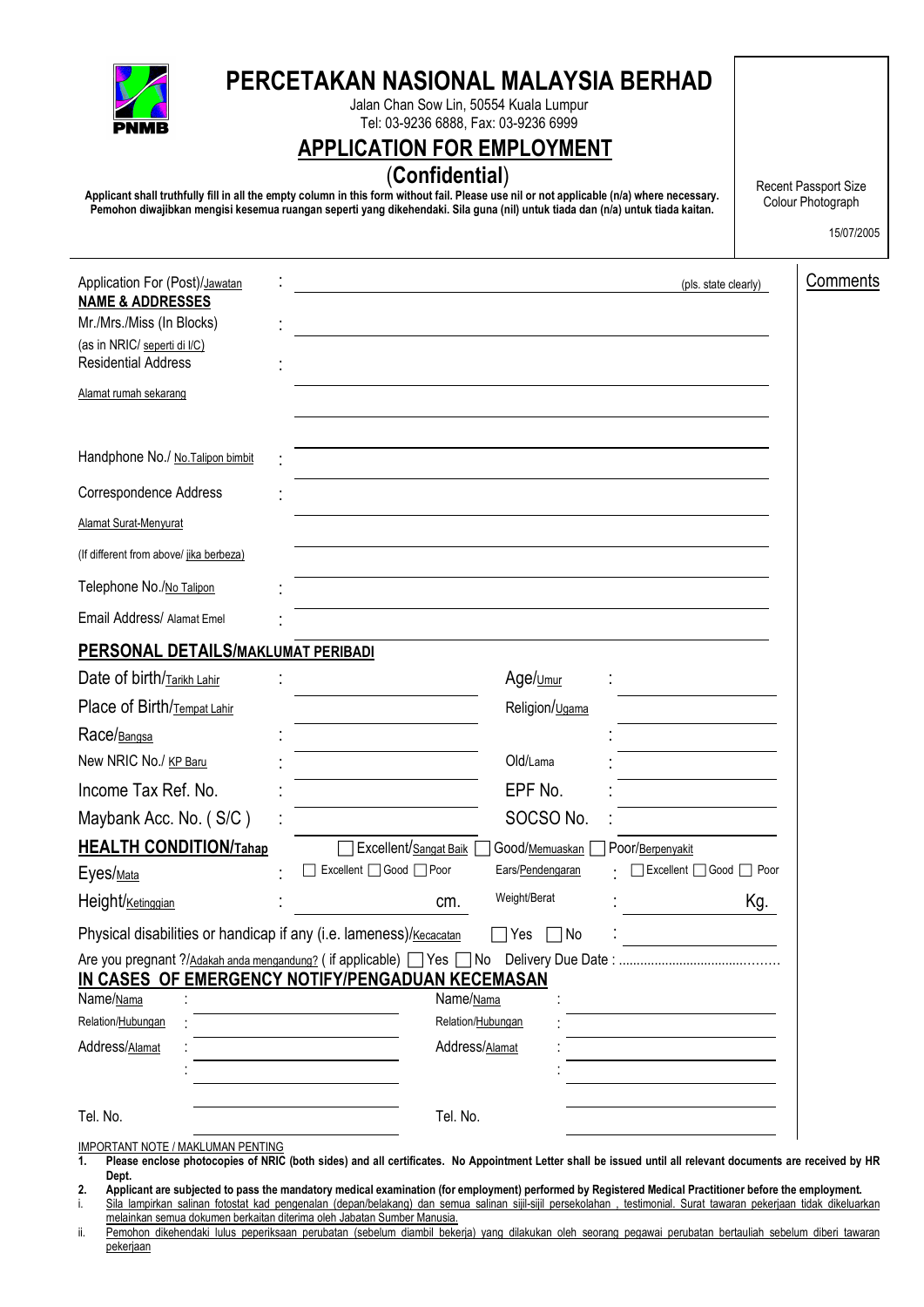| Marital Status/Taraf Perkahwianan<br>$\langle \cdot \rangle$                                         | Single/Bujang<br>Married/Berkahwin |                                 |                                                 |                                        |
|------------------------------------------------------------------------------------------------------|------------------------------------|---------------------------------|-------------------------------------------------|----------------------------------------|
| Spouse Full Name/                                                                                    |                                    | <b>Details</b>                  |                                                 |                                        |
| Nama Penuh Pasangan                                                                                  |                                    |                                 |                                                 |                                        |
| NRIC No./No. K/P                                                                                     |                                    |                                 |                                                 |                                        |
| Marriage Date/<br>Tarikh Berkahwin                                                                   |                                    |                                 |                                                 |                                        |
| Spouse Employers Name<br>& Address/Nama dan<br>Alamat Majikan<br>Pasangan                            |                                    |                                 |                                                 |                                        |
| Father's Name/Nama Bapa : _________________________________.                                         |                                    |                                 |                                                 |                                        |
|                                                                                                      |                                    |                                 |                                                 | Occupation/Pekerjaan: ________________ |
| DETAILS OF CHILDREN (18 years and below)/Maklumat anak-anak tanggungan dibawah 18 tahun<br>Name/Nama |                                    | Birthday/Tarikh Lahir           | Sex/Jantina                                     | School/Sekolah                         |
|                                                                                                      |                                    |                                 | $\Box$ M $\Box$ F                               | $\Box$ Yes $\Box$ No                   |
|                                                                                                      |                                    |                                 | $\Box$ M $\Box$ F                               | $\Box$ Yes $\Box$ No                   |
|                                                                                                      |                                    |                                 | $\Box M \Box F$                                 | $\Box$ Yes $\Box$ No                   |
|                                                                                                      |                                    |                                 | $\Box$ M $\Box$ F                               | $\Box$ Yes $\Box$ No                   |
|                                                                                                      |                                    |                                 | $\Box$ M $\Box$ F                               | $\Box$ Yes $\Box$ No                   |
|                                                                                                      |                                    |                                 | $\mid$ M $\Box$ F                               | $\Box$ Yes $\Box$ No                   |
|                                                                                                      |                                    |                                 | $\Box$ M $\Box$ F                               | $\Box$ Yes $\Box$ No                   |
| <b>ACADEMIC &amp; PROFESSIONAL ATTAINMENTS/PENCAPAIAN AKADEMIK &amp; PROFESIONAL</b>                 |                                    |                                 |                                                 |                                        |
| School/College/Institution/University<br>Sekolah/Kolej/Institut/Universiti                           | From (Date)/<br>Dari (Tarikh)      | To (Date)/<br>Sehingga (Tarikh) | Qualification Attained/<br>Pencapaian Tertinggi |                                        |
|                                                                                                      |                                    |                                 |                                                 |                                        |
|                                                                                                      |                                    |                                 |                                                 |                                        |
|                                                                                                      |                                    |                                 |                                                 |                                        |
| Are you currently pursuing any study/course at present? Adakah anda masih belajar?                   |                                    |                                 | $\Box$ Yes $\Box$ No                            | (If yes, please state details)         |
| Language/Bahasa                                                                                      |                                    |                                 |                                                 |                                        |
|                                                                                                      | Spoken/Bertutur                    | Read/Membaca                    |                                                 | Write/Menulis                          |
| Bahasa Malaysia                                                                                      |                                    |                                 |                                                 |                                        |
| English<br>Mandarin                                                                                  |                                    |                                 |                                                 |                                        |
| <b>Chinese Dialect</b>                                                                               |                                    |                                 |                                                 |                                        |
| Tamil                                                                                                |                                    |                                 |                                                 |                                        |
|                                                                                                      |                                    |                                 |                                                 |                                        |
| Others (                                                                                             |                                    |                                 |                                                 |                                        |
|                                                                                                      |                                    |                                 |                                                 |                                        |
|                                                                                                      |                                    |                                 |                                                 |                                        |
|                                                                                                      |                                    |                                 |                                                 |                                        |
| Other Skills/Lain-lain Kebolehan                                                                     |                                    |                                 |                                                 |                                        |

Please indicate either **Excellent, Good, Fair, Poor or** No **if you do not use such language./Nyatakan Sangat Baik, Baik, Sederhana atau Lemah**